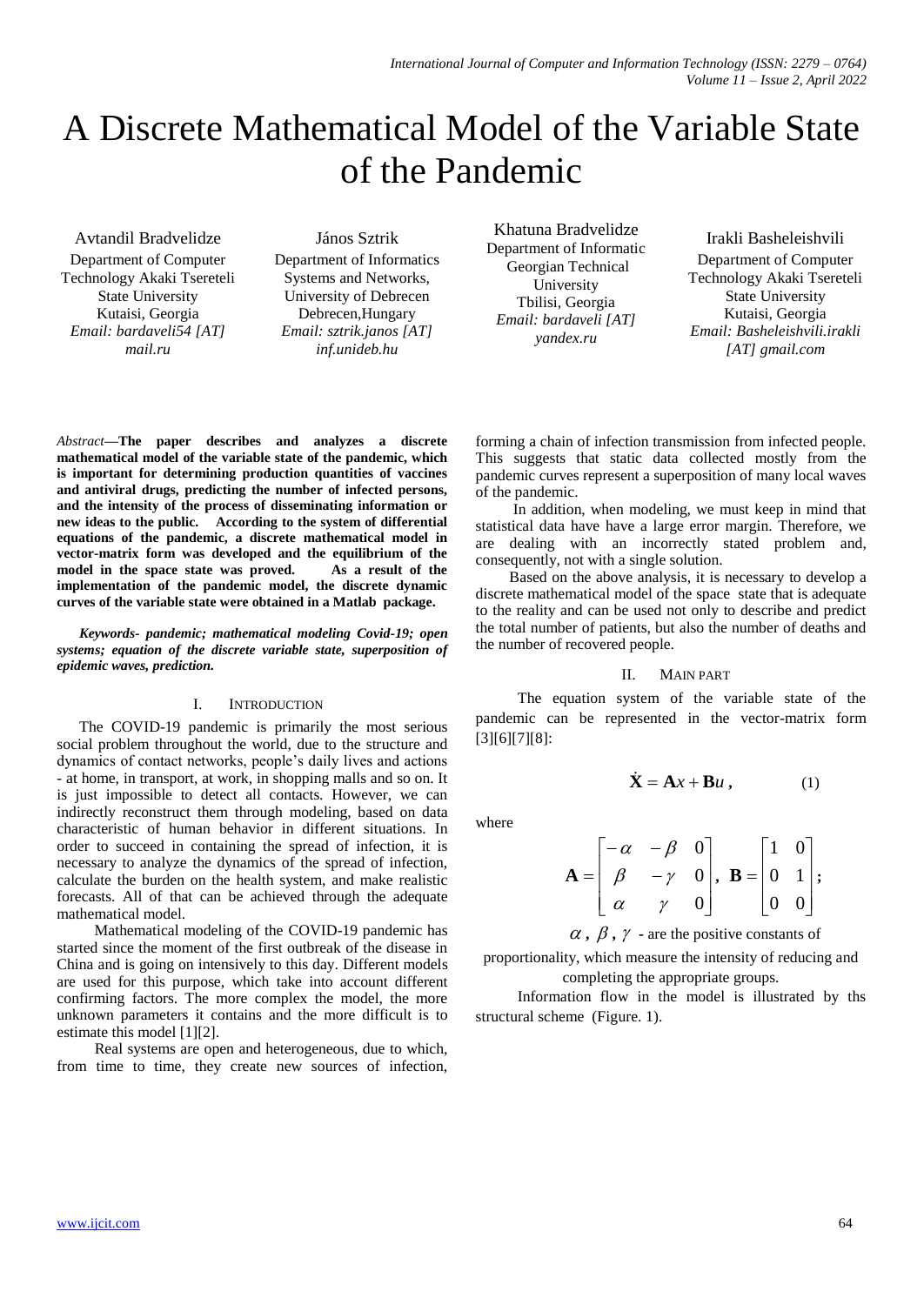

Figure. 1. Structural scheme of the pandemic

Assume that speed of the emergence of a new state in the equation (1) is equal to zero or  $u_1 = 0$  the speed of the emergence of newly infected is determined as  $u_2(0) = 1$  da  $u_2(k) = 0$ , when  $k \ge 1$ . This indicates that only one infected is emerged at a start time, which is equivalent to a pulse action at the point of entry. Constant time of the characterizing equation  $S^2 + 2S + 2 = 0$  of (1) is  $1/\xi \omega_n = 1$  sec, thus we choose  $T = 0.2$  sec. We should note that practically time can be measured in months, while the input influence in thousand people. Let us write the equation of the state (1) in discrete form [4]:

$$
x(k+1) = \begin{bmatrix} 0.8 & -0.2 & 0 \\ 0.2 & 0.8 & 0 \\ 0.2 & 0.2 & 1 \end{bmatrix} x(k) + \begin{bmatrix} 0 \\ 0.2 \\ 0 \end{bmatrix} u_2(k)
$$
  
(2)

The system's repsonse at a start time  $t = T$ , that is, when  $t = 2T$  and  $x_1(0) = x_2(0) = x_3(0)$  is equal to the initial conditions:

$$
x(1) = \begin{bmatrix} 0 \\ 0.2 \\ 0 \end{bmatrix}
$$
 (3)

From here on  $u_2(k)$ , when  $k \ge 1$  will be equal to zero and at a time  $t = 2T$ , the system's repsonse is determined as follows

$$
x(2) = \begin{bmatrix} 0.8 & -0.2 & 0 \\ 0.2 & 0.8 & 0 \\ 0.2 & 0.2 & 1 \end{bmatrix} \begin{bmatrix} 0 \\ 0.2 \\ 0 \end{bmatrix} = \begin{bmatrix} -0.04 \\ 0.16 \\ 0.04 \end{bmatrix} (4)
$$

Analogously, at a time  $t = 3T$ , we shall obtain:

$$
x(3) = \begin{bmatrix} -0.064 \\ 0.120 \\ 0.064 \end{bmatrix}
$$
 (5)

The following values are also simply calculated. The solution to the equation (2) in the case of  $T = 0.2$  sec step is shown in Figure 2. Claculations were made using a Matlab 9.0 software package [4][5][9][11].



Figure. 2. The discrete dynamic characteristics of the pandemic.